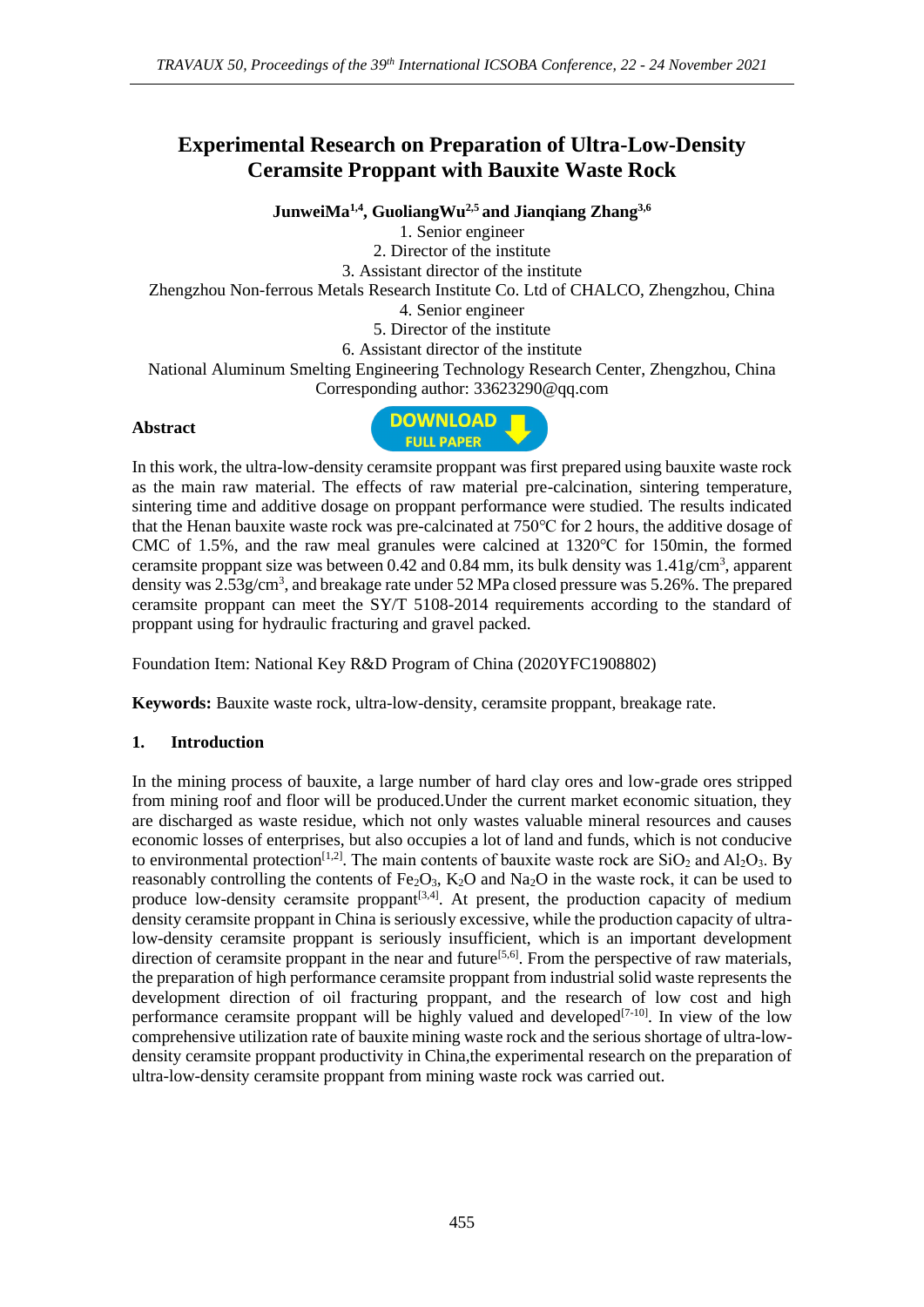#### **2. Test**

#### **2.1 Test materials**

The bauxite waste rock used in the test came from a bauxite mining plant in Henan Province, , which was hard clay ore. The chemical composition analysis of bauxite waste rock is shown in Table 1, and the phase analysis results are shown in Table 2.

| Table 1. The chemical composition analysis results of bauxite waste rock. |  |                                                                                                            |      |      |      |                   |      |          |
|---------------------------------------------------------------------------|--|------------------------------------------------------------------------------------------------------------|------|------|------|-------------------|------|----------|
| <b>Element</b>                                                            |  | $\text{Al}_2\text{O}_3$   $\text{SiO}_2$   $\text{Fe}_2\text{O}_3$   $\text{TiO}_2$   $\text{K}_2\text{O}$ |      |      |      | Na <sub>2</sub> O | CaO  | MgO      |
| Content/%                                                                 |  | $40.26$   42.33                                                                                            | 1.30 | 1.95 | 0.11 | 0.01              | 0.16 | $0.07\,$ |

**Table 1. The chemical composition analysis results of bauxitewaste rock.**

| Tuble 2. The phase and role results of buddite waste rock. |                 |                  |               |                 |         |               |  |
|------------------------------------------------------------|-----------------|------------------|---------------|-----------------|---------|---------------|--|
| <b>Mineral</b>                                             | <b>Diaspore</b> | <b>Kaolinite</b> | <b>Illite</b> | <b>Hematite</b> | Anatase | <b>Rutile</b> |  |
| Content/%                                                  | 5.10            | 89.90            | 1.10          | 1.30            |         | 0.40          |  |

**Table 2. The phase analysis results of bauxite waste rock.**

It can be seen from Table 1 and Table 2 that the waste rock sourced from Henan Province as raw materials, the main aluminum bearing minerals were diaspore, the main silicon bearing minerals were kaolinite and illite, the main iron bearing minerals were hematite, and the main titanium bearing minerals were anatase and rutile. Its chemical composition basically meets the requirements of ultra-low-density ceramsite proppant for main raw materials.

## **2.2 Experimental method**

The bauxite waste rock was pre-calcined at 650℃ to 800℃. It was then mixed with a certain amount of carboxymethyl cellulose (CMC) as additive, and then crushed to a particle size less than 0.0374mm. The above-mentioned materials were granulated by forced stirring granulator to make 18-35 mesh semi-finished products. The semi-finished granules were dried to moisture content less than 3%, and then sintered in a high-temperature tubular rotary furnace. The sintering temperature was 1280℃to1360℃, and the sintering time was 1-3 hours, and the ultra-low-density ceramsite proppant with particle size of 20-40 mesh was prepared.

## **2.2.1 Pelletizing process**

The highspeed stirring granulator was used for granulation. Before granulation, the powder and water were added into the container, and then the high speed mixing was carried out. The powder and water were fully mixed, and then the bulbar nucleus were slowly formed and gradually grew up. When the particle grows to a certain size, the needle rod on the stirring rod will smash the ball particles beyond the size again, and the process of ball growing again.After the particles grew to the target size, a small amount of reserved powder with the same formula was quickly put into use for surface coating and polishing, so that the surface of the particles will be smoother, the interior will be denser and easy to disperse.

## **2.2.2 Sintering process**

A High temperature tubular rotary furnace was used to sinter the products. The qualified raw meal granules were dried and added into the automatic feeding bin. The heating curve was set, the inclination angle and rotation speed of rotary furnace were adjusted. Then the proppant sintering test was carried out. The sintered products were screened for 20-40 mesh size, and the properties of roundness, sphericity, bulk density and breakage rate of different closing pressure were measured.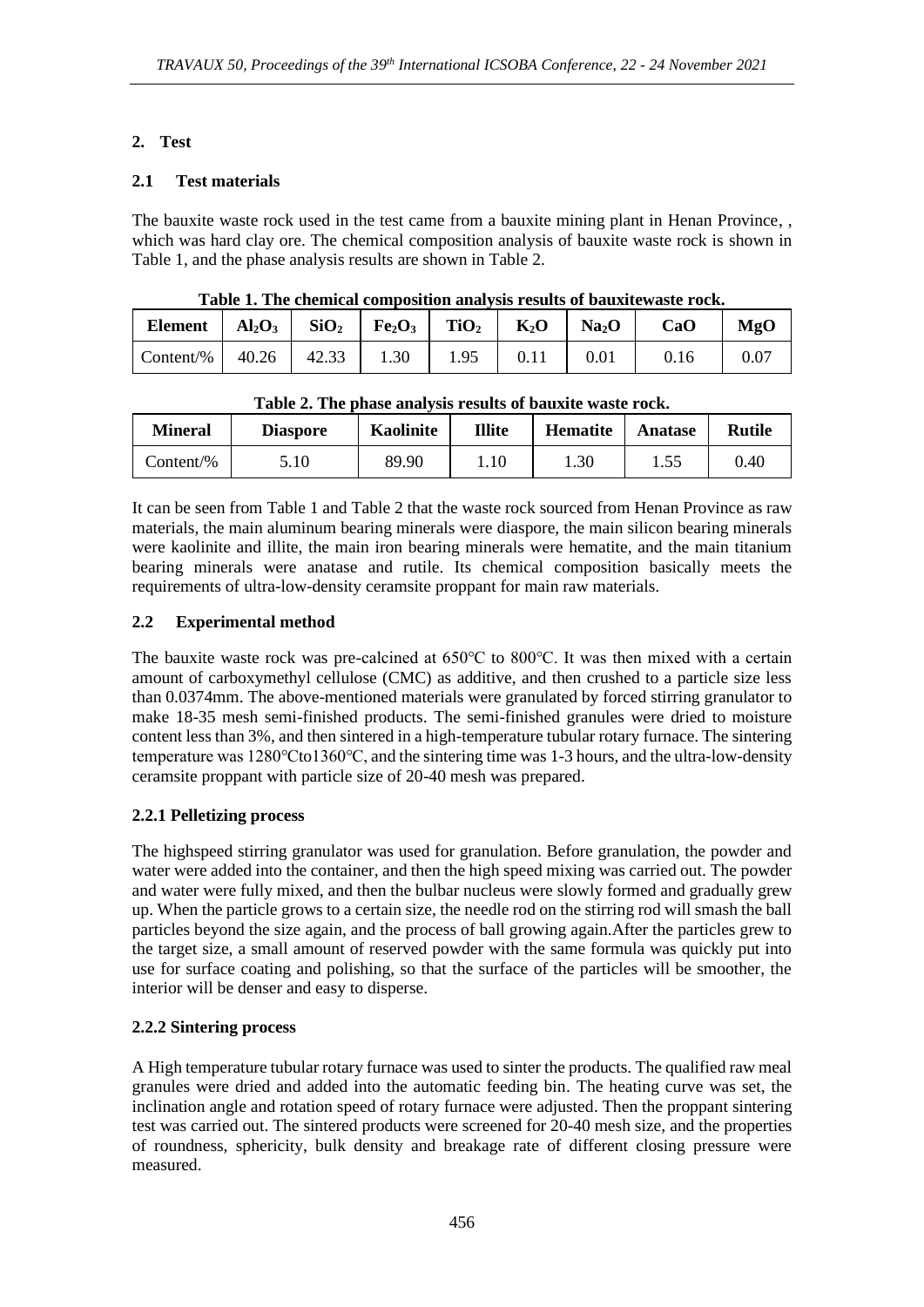| <b>Lavie 4.</b> The test results of the ceramistic proppant from <i>bauxite</i> waste rock. |                         |                                 |                           |  |  |  |  |
|---------------------------------------------------------------------------------------------|-------------------------|---------------------------------|---------------------------|--|--|--|--|
| <b>Test items</b>                                                                           | <b>Detection result</b> | <b>Standard</b><br>requirements | <b>Result</b><br>judgment |  |  |  |  |
| Bulk density, $g/cm3$                                                                       | 1.41                    | $\leq$ 1.65                     | Qualified                 |  |  |  |  |
| Apparent density, $g/cm3$                                                                   | 2.53                    | $\leq$ 3.00                     | Qualified                 |  |  |  |  |
| Breakage rate under 52 MPa<br>closed pressure, %                                            | 5.26                    | $\leq 9.0$                      | Qualified                 |  |  |  |  |
| Roundness                                                                                   | 0.9                     | >0.80                           | Qualified                 |  |  |  |  |
| Sphericity                                                                                  | 0.9                     | >0.80                           | Qualified                 |  |  |  |  |
| Turbidity, FTU                                                                              | 55                      | $\leq 100$                      | Qualified                 |  |  |  |  |
| Acid solubility, %                                                                          | 3.2                     | $\leq 5.0$                      | Qualified                 |  |  |  |  |

**Table 4. The test results of the ceramsite proppant from bauxite waste rock.**

It can be seen from Figure 4 and Figure 5 that under the optimal conditions, the main phase composition of ceramsite proppant prepared from bauxite waste rock was mullite, corundum and cristobalite. Ceramsite proppant has dense internal structure and complete crystal development, mainly mullite phase, which improved the compressive strength of the product.According to the test results in Table 4, the product indexes prepared by bauxite waste rock met the requirements of low density and high strength ceramsite proppant standard.

# **4. Conclusions**

The bauxite waste rock used as raw materials was sourced from Henan Province, which was precalcined at 750℃ for 2 hours, the additive dosage of CMC of 1.5%, the ultra-low- density ceramsite proppant was prepared after granulation and sintering. The raw meal granules were calcined at 1320℃ for 150min, the formed ceramsite proppant size was between 0.42 and 0.84 mm, its bulk density was 1.41g/cm<sup>3</sup>, apparent density was 2.53g/cm<sup>3</sup>, and breakage rate under 52 MPa closed pressure was 5.26%. The prepared ceramsite proppant met the SY/T 5108-2014 requirements according to the standard of proppant using for hydraulic fracturing and gravel packed.

Through the analysis of the micro morphology and phase of the sample, the main crystalline phase was mullite, corundum and cristobalite. The internal structure was dense and the crystal was fully developed, which improved the compressive strength of the product.

The ultra-low-density ceramsite proppant prepared by using bauxite waste rock, compared with using conventional raw materials to produce the low density ceramsite proppant, can realize the efficient utilization of bauxite waste rock.

This will effectively reduce the environmental and safety risks in the process of waste rock stacking, with low production cost and has significant economic and social benefits.

# **5. References**

- 12. Fan Diangui. Discussion of Mined Area Backfilling With Waste of Hard Clay Mine. [J].*EXPRESS Information Of Mining Industry*, 2000,(14):12-13.
- 13. DuanWeiping, GuoJinfeng, Wang Bin. Stacking process of metal mine tailings in china and its development trend. [J].*Metal Mine*, 2013,(12):118-122.
- 14. Liu Dongfang, Liu Wenkai, XueBbaoda. Study on synthesizing mullite with bauxite tailing. [J].*Journal of Mining Science and Technology*, 2016,(3):256-260.